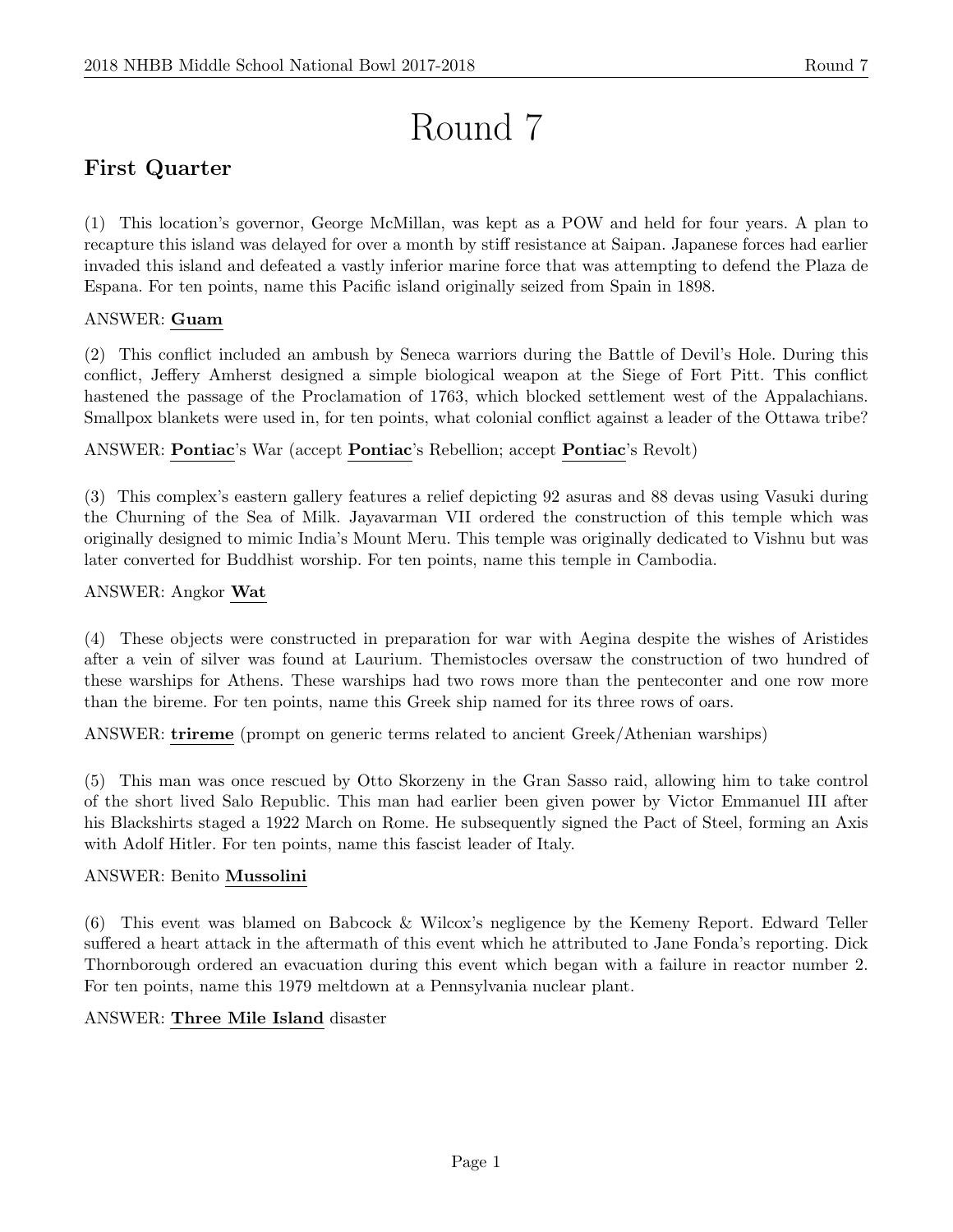(7) This person, Brutus, and Cassius, are being eaten by Satan for all eternity in Dante's Inferno. This figure is given a piece of bread dipped into a dish in the Gospel of John. This figure brought soldiers to the Garden of Gethsemane after the Last Supper after being paid thirty pieces of silver. For ten points, name this disciple who betrayed Jesus.

#### ANSWER: Judas Iscariot

(8) This leader refused to behead Hemu instead having his regent do it for him. The Navaratnas or "Nine Jewels" advised this man. This man's army won the Second Battle of Panipat which allowed him to reclaim Delhi. The jizya tax was temporarily suspended by this man who attempted to mix Hinduism and Islam by creating Din-i-ilahi. For ten points, name this Mughal ruler, the grandson of Babur.

ANSWER: Abu'l-Fath Jalal-ud-din Muhammad Akbar (accept Akbar I; accept Akbar the Great)

# Second Quarter

(1) This man struggled against Sidney Rigdon to take leadership as a founding member of the Quorum of the Twelve. This man sought to found the state of Deseret and inadvertently led his followers against James Buchanan's troops during the Utah War. He had set out east after leaving Illinois. For ten points, name this founder of Salt Lake City who led the Mormons after Joseph Smith's death.

#### ANSWER: Brigham Young

BONUS: Brigham Young left Illinois from this town, where Joseph Smith served as mayor until his death.

#### ANSWER: Nauvoo

(2) This war's Treaty of Lubeck ended Christian IV's participation by giving him parts of Saxony. Count Tilly's victory at White Mountain ended the "Bohemian Revolt" stage of this conflict, which began when Catholic ambassadors were thrown out of a window. The Peace of Westphalia ended, for ten points, what religious conflict that lasted from 1618 to 1648?

#### ANSWER: Thirty Years' War

BONUS: The Peace of Westphalia also ended the Eighty Years War between the Dutch and this country.

#### ANSWER: Spain

(3) This composer wrote the song "Swanee," a concert staple of Al Jolson. He composed a song that describes "the things that you're li'ble/To read in the Bible" called "It Ain't Necessarily So." The words to "Summertime" were written by this composer's brother Ira. He fused jazz and classical music to depict street sounds in An American in Paris. For ten points, name this composer of the opera Porgy and Bess.

ANSWER: George Jacob Gershwin

BONUS: What jazzy orchestral work by Gershwin opens with a clarinet glissando?

#### ANSWER: Rhapsody in Blue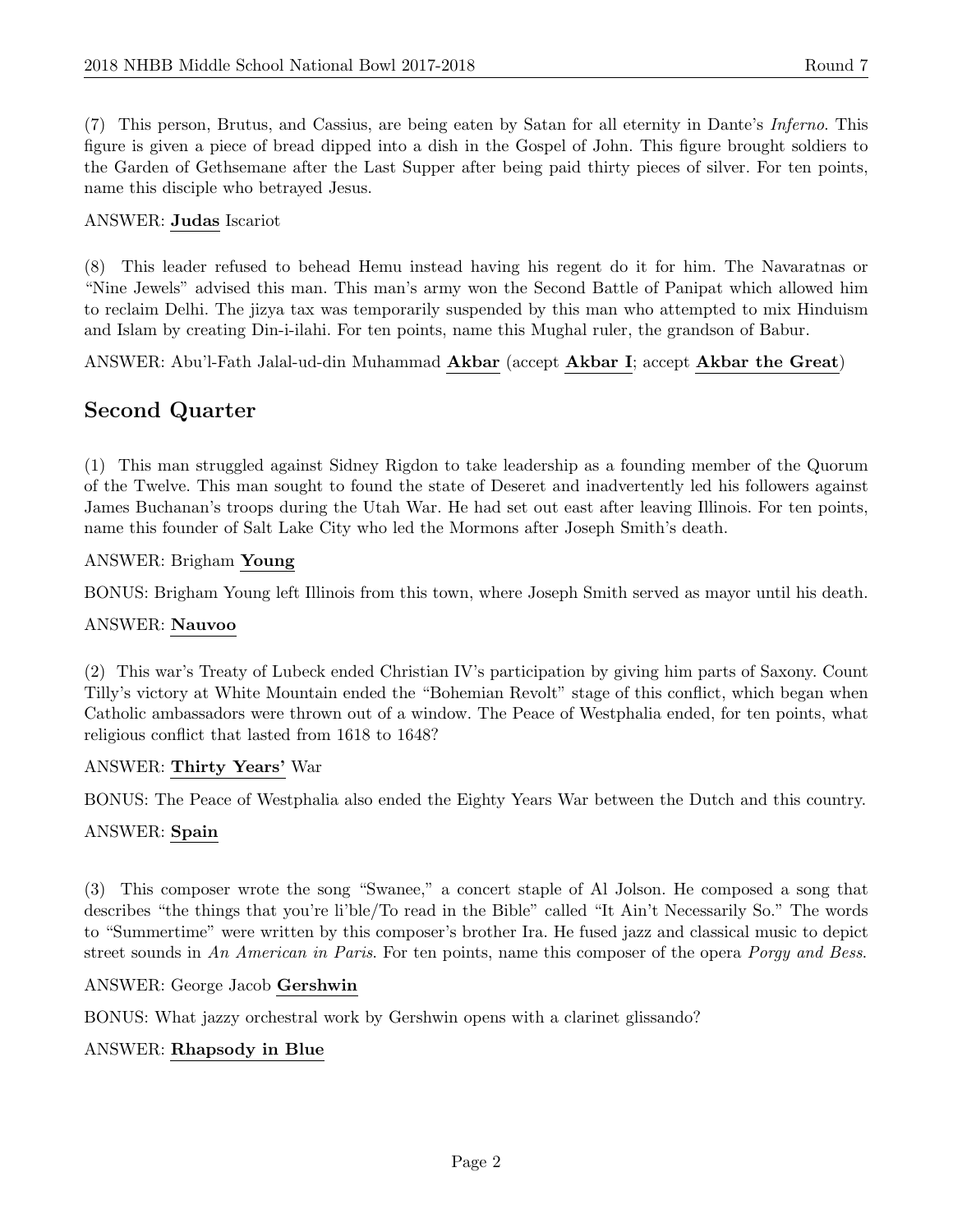(4) This man was the victim of a scam where he was sold overpriced company shares by Daniel Drew, Jay Gould, and John Fisk during the Erie War. This man's control of the Staten Island Ferry and takeover of the Hudson River and New York Central railroads granted him his nickname. For ten points, name this American shipping magnate who also funded and names a university in Nashville, Tennessee.

#### ANSWER: Cornelius Vanderbilt

BONUS: Cornelius Vanderbilt was given this nautically-inspired nickname, which now names the mascot of Vanderbilt University.

#### ANSWER: Commodores

(5) This man broke with tradition by forming an "Unholy Alliance" with Francis I and marrying a Christian girl from his harem known as Roxelana. This man was victorious against Louis II at the Battle of Mohacs [mo-hotch], but was unable to capitalize in a failed 1529 siege of Vienna. This man's reforms of the kanun and sharia led him to be called the "lawgiver." For ten points, name this longest reigning Ottoman sultan.

ANSWER: Suleiman I (or Suleiman the Magnificent; accept Suleiman the Lawgiver before mentioned; prompt on just Suleiman)

BONUS: Suleiman was the son of this sultan, who conquered the Mamluks in 1517.

ANSWER: Selim I (or Selim the Grim; prompt on Selim)

(6) This empire was divided during the War of the Two Brothers, during which Huascar's claim to the throne was suppressed. Shortly after these people were defeated at Cajamarca, these people used a room full of gold to pay the ransom of their last emperor, who had been captured by Francisco Pizarro. For ten points, what Peruvian-based empire controlled the city of Cusco?

#### ANSWER: Incan Empire

BONUS: This last emperor of the Incas was captured by Pizarro.

#### ANSWER: Atahualpa

(7) This city was the site of a Richard Drew photograph entitled "The Falling Man." The Hamburg Cell carried out an attack on this city that coincided with the crash landing of Flight 93 into a Pennsylvania field and the collision of Flight 77 into the Pentagon. For ten points, name this city whose World Trade Center was attacked on September 11, 2001.

#### ANSWER: New York City (or NYC)

BONUS: This American artist's Bent Propeller, which sat in a plaza in the complex, was destroyed in the 9/11 attack. His mobiles are prominent in New York's MoMA.

#### ANSWER: Alexander Calder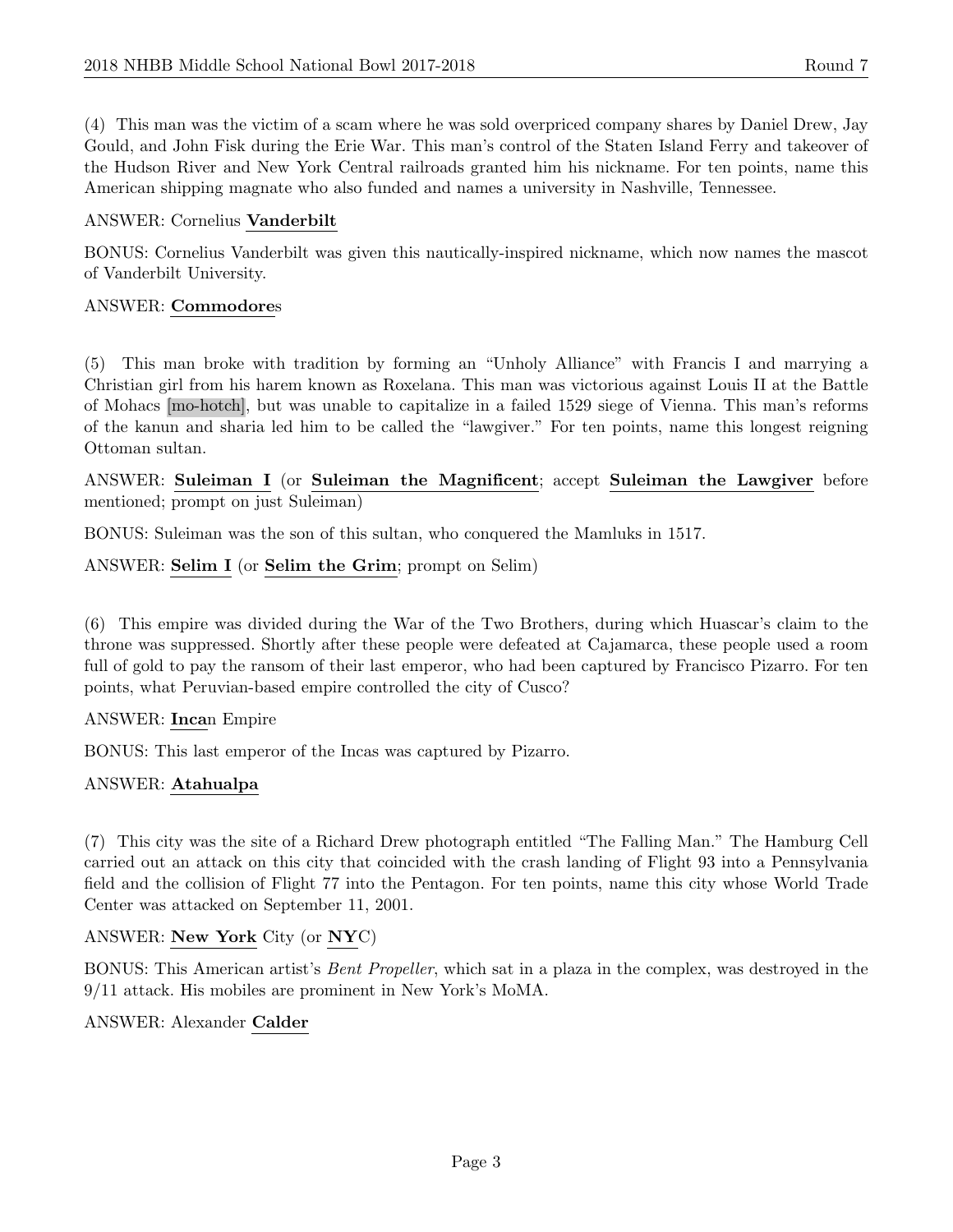(8) This man was victorious against Tokhtamysh of the Golden Horde at the Battle of the Terek River. The Ottoman Sultan Bayezid was captured by this man at Ankara. After battles, this man would infamously stack the skulls of his foes into large pyramids. For ten points, name this descendant of Genghis Khan who established an empire at Samarkand and was named for his injury.

#### ANSWER: Tamerlane (accept Timur the Lame; accept Timur Lang; accept Tamburlane)

BONUS: Tamerlane sacked this Indian city in 1398, soundly defeating a sultanate ruled by the Tughlaq dynasty.

#### ANSWER: Delhi (Sultanate)

# Third Quarter

The categories are . . .

- 1. Slavery in America
- 2. The Netherlands
- 3. Genghis Khan

#### Slavery in America

Name the...

(1) Continent from which most American slaves were imported.

#### ANSWER: Africa

(2) Inventor whose seed-removing "gin" device spurred the need for slaves?

#### ANSWER: Eli Whitney

(3) Cash crop processed by that invention, nicknamed "King" for its importance to the Southern economy.

#### ANSWER: cotton

(4) Geometrically-named trade system that brought slaves to America.

#### ANSWER: Triangle trade

(5) African country that Henry Clay helped found as a colony for freed slaves.

#### ANSWER: Liberia

(6) Senator who called slavery a "positive good" in a February 1837 speech.

#### ANSWER: John C. Calhoun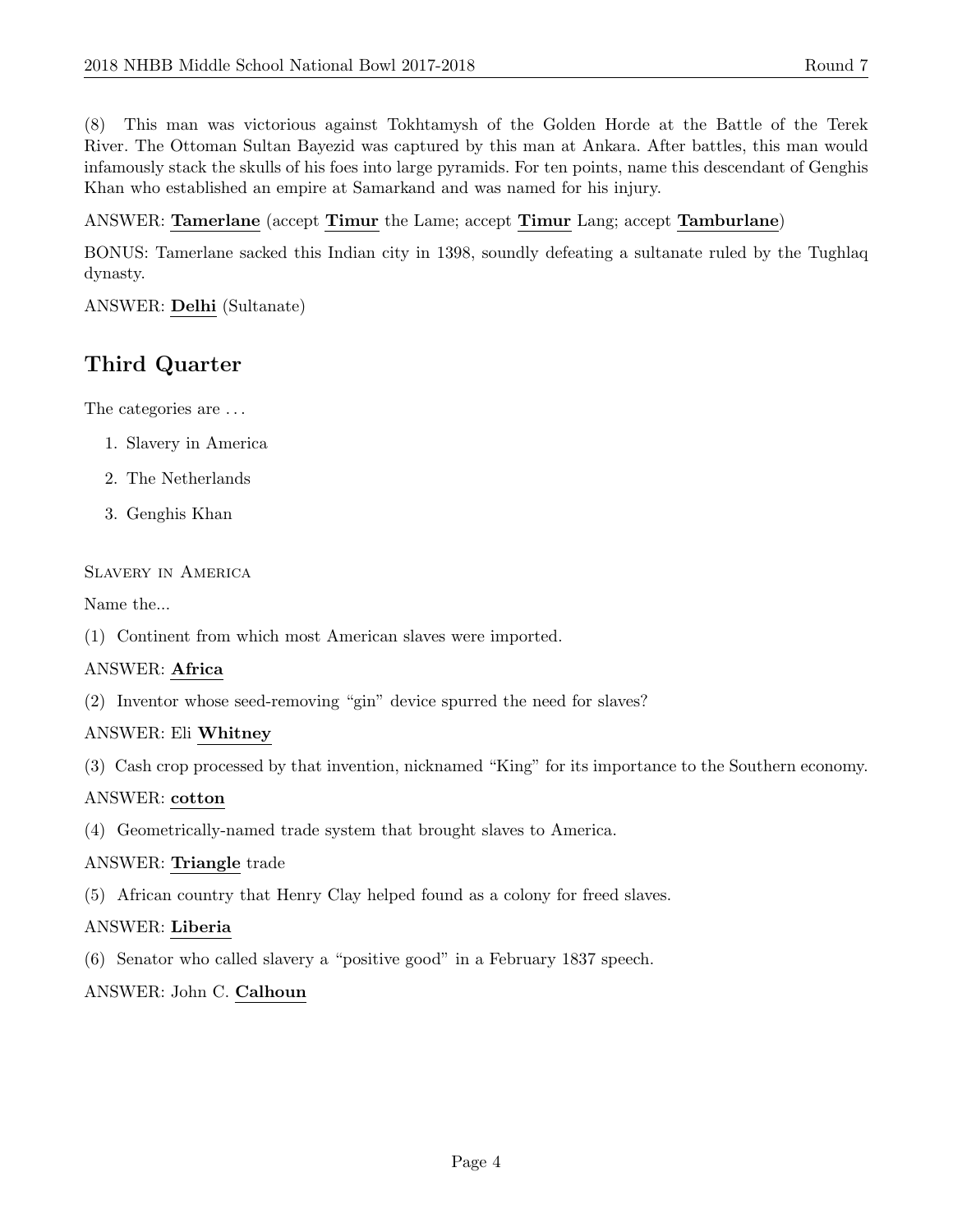# The Netherlands

Name the...

(1) City where the first stock exchange was located, the capital of the Netherlands.

# ANSWER: Amsterdam

(2) Modern southeast Asian country where the Dutch colonized Batavia, what is now Jakarta.

# ANSWER: Indonesia

(3) Economic union it forms with Belgium and Luxembourg, whose name is a portmanteau of the three countries.

# ANSWER: Benelux

(4) Dutch city that is home to the International Court of Justice.

# ANSWER: the Hague

(5) Country that granted the Netherlands independence after the Eighty Years' War.

# ANSWER: Spain

(6) Colorfully named royal house that William the Silent led during the fight for independence.

# ANSWER: House of Orange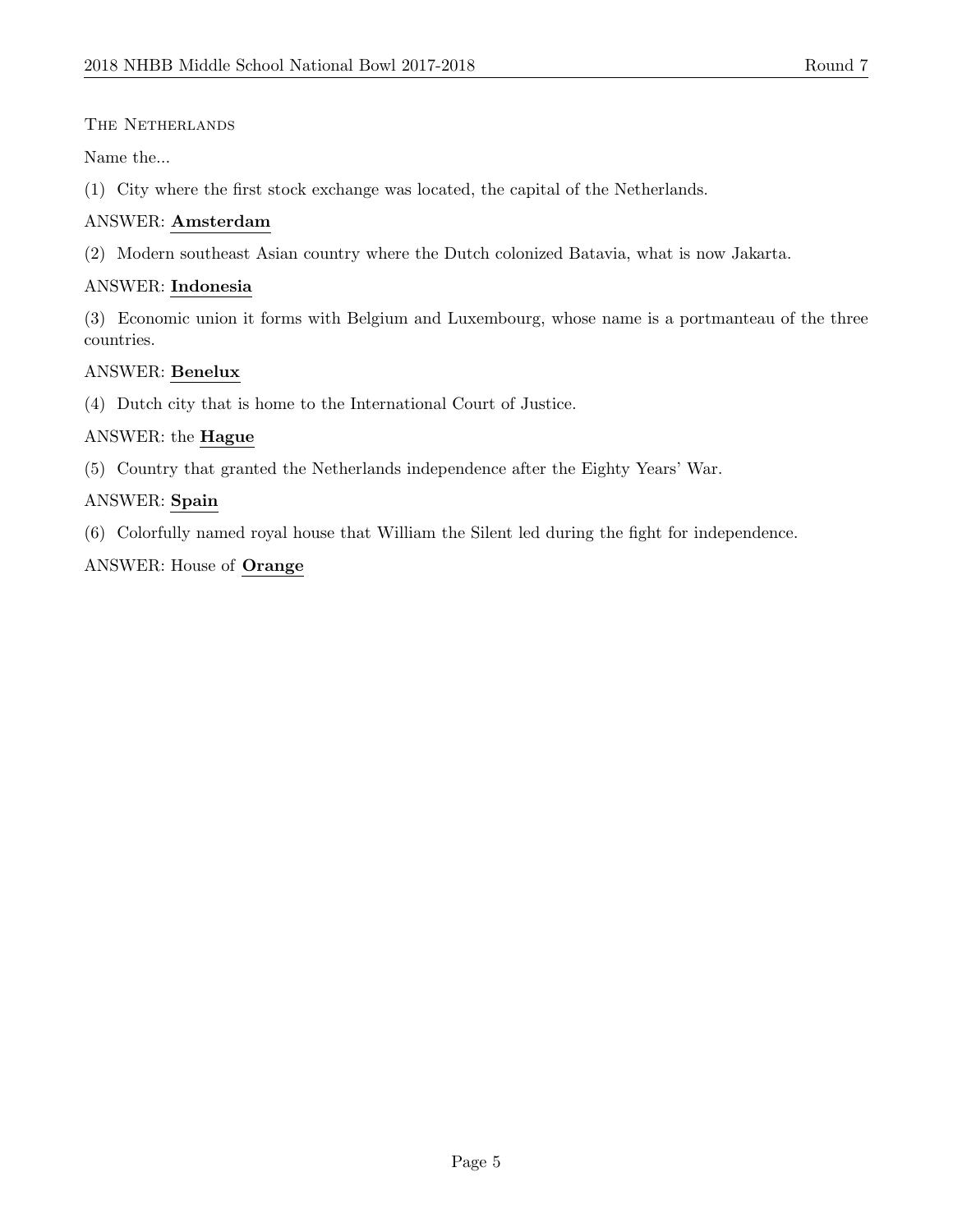# GENGHIS KHAN

Name the...

(1) Group of nomadic steppe people that he unified.

# ANSWER: Mongols

(2) Grandson of Genghis who built a capital at Xanadu.

# ANSWER: Kublai Khan

(3) Capital city of Genghis' empire.

# ANSWER: Karakorum

(4) Modern country where he died campaigning against the Xia [shee-ah] and Jin.

# ANSWER: People's Republic of China

(5) Descendant empire that was named for the color of its tents and established in Europe after Genghis' death.

#### ANSWER: Golden Horde

(6) Grandson who ruled that empire in a conquest of the Kievan Rus'.

# ANSWER: Batu Khan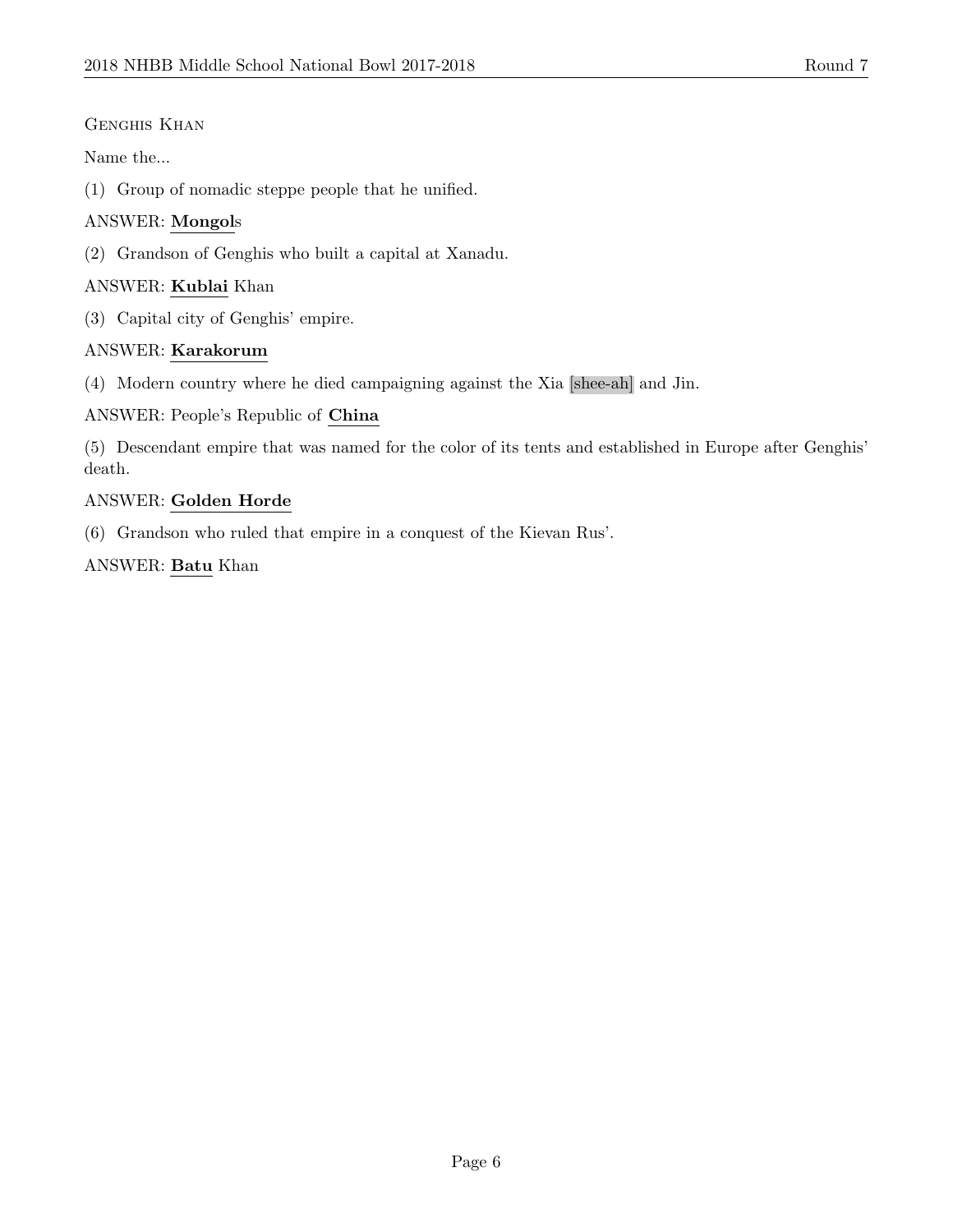# Fourth Quarter

(1) This region was subject to Operation Paul Bunyan, after two soldiers were  $(+)$  axe murdered. Contests held in this region include building the highest flagpole and creating sham "peace villages" in an attempt to lure out defectors. This region was established in the (\*) Armistice Agreement of 1953, serving as a buffer along the 38th parallel. For ten points, name this zone that buffers North and South Korea.

ANSWER: Korean Demilitarized Zone (or DMZ; prompt on Korea(n peninsula) before mentioned; prompt on the 38th Parallel before mentioned)

(2) This country was the site of a siege of a Vatican embassy where soldiers played loud Guns N' Roses music in order to force a dictator to leave the building.  $(+)$  American troops launched a 1989 invasion of this country in Operation Just Cause. (\*) Manuel Noriega was removed from power in, for ten points, what Central American country where he had violated the neutrality of a namesake canal?

#### ANSWER: Panama

(3) This city was the site of an Albert Speer-designed spectacle in which 152 searchlights were aimed at the sky to create a "Theater of Light." In this city,  $(+)$  Robert Jackson helped press charges of crimes against humanity against men like Joachim von Ribbentrop. (\*) Leni Riefenstahl's *Triumph of the Will* shows a rally held in this city. For ten points, name this city in which captured Nazis were put on trial.

ANSWER: Nuremberg (accept Nurnberg)

(4) This colony experienced the "Plundering Time" after its government was forced out at the Battle of the Severn. This colony provided safe haven for all  $(+)$  Trinitarian Christians in the Toleration Act, the first of its kind in North America, even though its founders were (\*) Catholic. For ten points, name this colony founded by Cecil Calvert, better known as Lord Baltimore.

ANSWER: Province of Maryland

(5) This city was founded after a prophecy to restore Numitor to the throne was complete. The appearance of six, and then  $(+)$  twelve, birds chose the site for this city. This city's founders were raised by a she-wolf after they were abandoned at birth. One of this city's (\*) two founders killed the other after a disagreement on where to place this city. Romulus and Remus founded, for ten points, what city on seven hills?

#### ANSWER: Rome

(6) This crop was placed under armed guard by Frederick the Great as part of a ploy to increase its value. A disaster caused by this crop resulted in  $(+)$  Catholic children attending Protestant schools in exchange for soup. In 1845, an outbreak of this crop's namesake  $(*)$ blight led to widespread hunger in a portion of the United Kingdom. The Great Famine was caused by the failure of, for ten points, what staple Irish crop?

#### ANSWER: potatoes